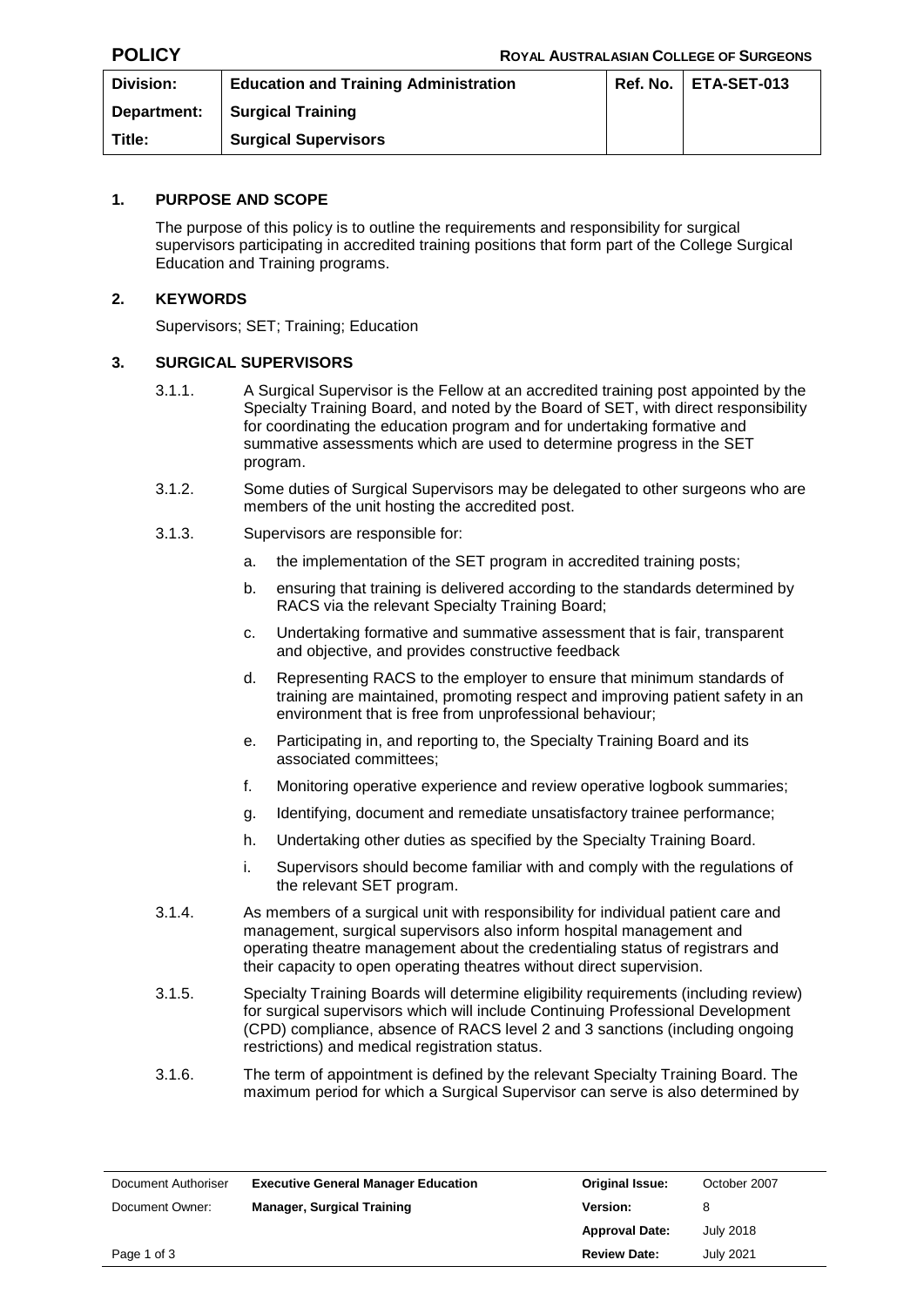| <b>POLICY</b>    | <b>ROYAL AUSTRALASIAN COLLEGE OF SURGEONS</b>                                                                                                                                                                                                        |                                                                                                                                                     |  |  |  |  |  |  |
|------------------|------------------------------------------------------------------------------------------------------------------------------------------------------------------------------------------------------------------------------------------------------|-----------------------------------------------------------------------------------------------------------------------------------------------------|--|--|--|--|--|--|
| <b>Division:</b> | <b>Education and Training Administration</b><br>Ref. No.<br>ETA-SET-013                                                                                                                                                                              |                                                                                                                                                     |  |  |  |  |  |  |
| Department:      |                                                                                                                                                                                                                                                      | <b>Surgical Training</b>                                                                                                                            |  |  |  |  |  |  |
| Title:           |                                                                                                                                                                                                                                                      | <b>Surgical Supervisors</b>                                                                                                                         |  |  |  |  |  |  |
|                  | the Specialty Training Board but cannot exceed 9 years in total without the<br>agreement of the Censor in Chief.                                                                                                                                     |                                                                                                                                                     |  |  |  |  |  |  |
| 3.1.7.           |                                                                                                                                                                                                                                                      | A certificate bearing the motifs of the College and the Specialty Society is provided<br>in acknowledgment of appointment as a surgical supervisor. |  |  |  |  |  |  |
| 3.1.8.           | Surgical Supervisors will complete mandatory training as specified by the<br>Specialty Training Board, including the following training specified in the Building<br>Respect & Improving Patient Safety Action Plan:                                 |                                                                                                                                                     |  |  |  |  |  |  |
|                  | a.                                                                                                                                                                                                                                                   | training in adult education principles (the Foundation Skills for Surgical<br>Educators FSSE course or approved comparable training) and;           |  |  |  |  |  |  |
|                  | advanced training in recognising, managing and preventing Discrimination,<br>b.<br>Bullying and Sexual Harassment.                                                                                                                                   |                                                                                                                                                     |  |  |  |  |  |  |
| 3.1.9.           | All new supervisors appointed after the approval of version 7 of this policy must<br>complete mandatory training within 6 months of appointment                                                                                                      |                                                                                                                                                     |  |  |  |  |  |  |
| 3.1.10.          | Surgical supervisors appointed prior to the approval date of version 7 of this policy<br>must complete the mandatory training in adult education principles by 31<br>December 2017.                                                                  |                                                                                                                                                     |  |  |  |  |  |  |
| 3.1.11.          | Surgical supervisors appointed prior to the approval date of version 7 of this policy<br>must complete the mandatory advanced training in recognising, managing and<br>preventing Discrimination, Bullying and Sexual Harassment by 31 December 2018 |                                                                                                                                                     |  |  |  |  |  |  |
| 3.1.12.          | Underperforming supervisor identification and remediation processes will be<br>implemented by January 2018.                                                                                                                                          |                                                                                                                                                     |  |  |  |  |  |  |
| 4.               |                                                                                                                                                                                                                                                      | <b>ASSOCIATED DOCUMENTS</b>                                                                                                                         |  |  |  |  |  |  |
| <b>Policies</b>  |                                                                                                                                                                                                                                                      |                                                                                                                                                     |  |  |  |  |  |  |
|                  | <b>Assessment of Clinical Training</b><br><b>Surgical Trainers</b>                                                                                                                                                                                   |                                                                                                                                                     |  |  |  |  |  |  |
| Other            |                                                                                                                                                                                                                                                      |                                                                                                                                                     |  |  |  |  |  |  |
|                  | Specialty Training Board regulations (9 Specialties)                                                                                                                                                                                                 |                                                                                                                                                     |  |  |  |  |  |  |

Standards for Supervision

# **5. GLOSSARY**

**Research** The pursuit of new and original knowledge in surgery.

#### **Standards for Supervision** *(extract)*

The responsibilities at the core of clinical supervision and trainee support can be mapped to the RACS competencies.

- Collaboration and Teamwork
- Communication
- Health Advocacy
- Judgment- Clinical Decision Making<br>● Management and Leadership
- Management and Leadership
- Medical Expertise
- Professionalism and Ethics<br>• Scholarship and Teaching
- Scholarship and Teaching<br>• Technical Expertise
- Technical Expertise

| Document Authoriser | <b>Executive General Manager Education</b> | Original Issue:       | October 2007     |
|---------------------|--------------------------------------------|-----------------------|------------------|
| Document Owner:     | <b>Manager, Surgical Training</b>          | <b>Version:</b>       | 8                |
|                     |                                            | <b>Approval Date:</b> | July 2018        |
| Page 2 of 3         |                                            | <b>Review Date:</b>   | <b>July 2021</b> |